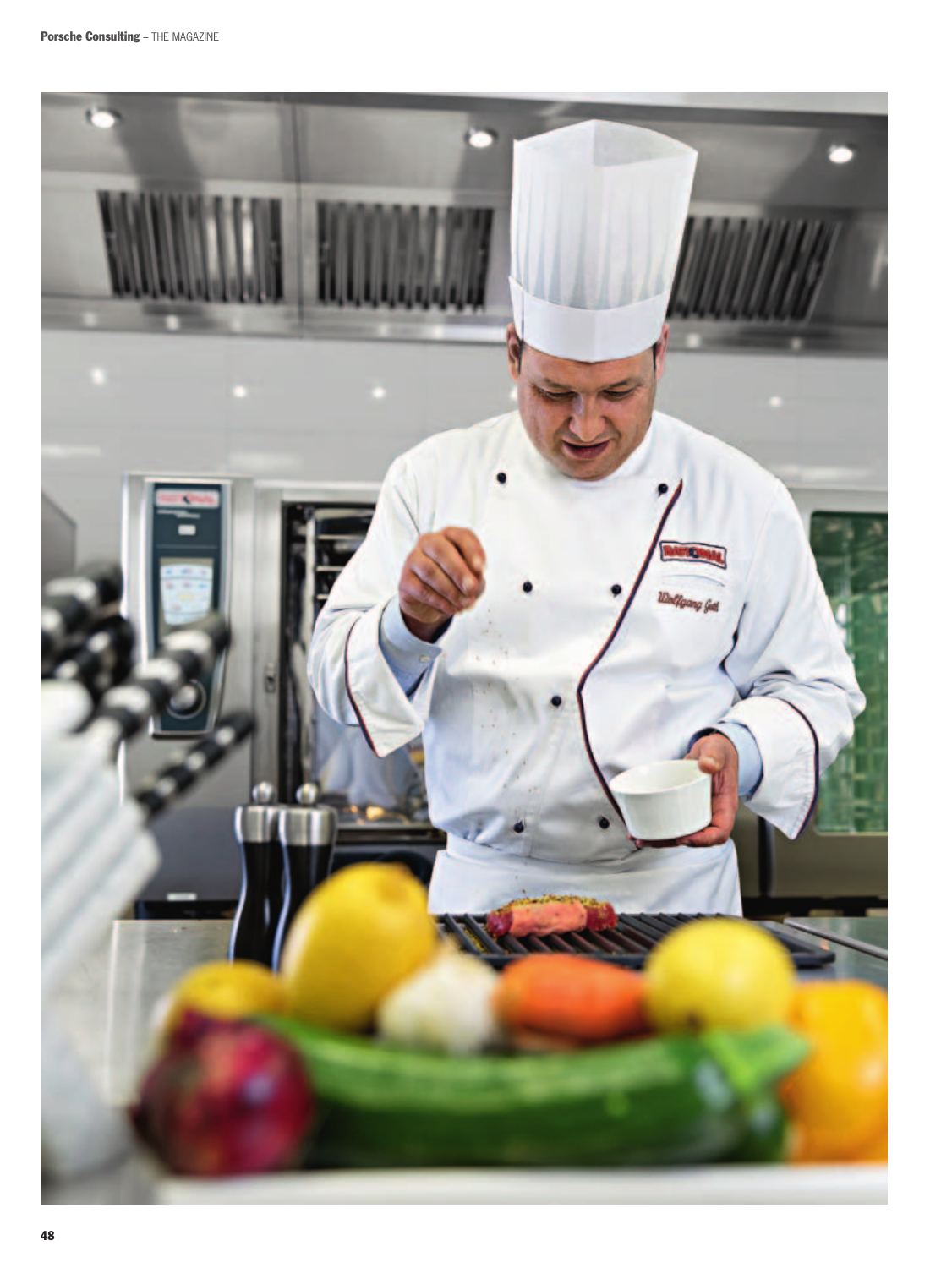# **EXPERTS** in Good TASTE

Professional chefs around the world are attracted

by the expertise and perfect service provided by Rational,

a Germany-based maker of cooking appliances.

Sarah Kaiser Jörg Eberl



pany has 54 pe hefs at the Parliament in Beijing, the White House, Buckingham Palace, and Munich's Pschorr-Bräurosl pavilion of Oktoberfest fame all rely on the same key ingredient to prepare their dishes: kitchen appliances from Rational AG. Based in the Bavarian town of Landsberg am Lech, about 60 kilometers from Munich, this com-

pany has 54 percent of the market. Around the globe, some 120 million meals a day are made with its appliances.

Rational leaves nothing to chance in its intelligent products. Year after year, it goes through 25 tons of foodstuffs in researching how to make its appliances just that much better. "But if you want to keep offering the

best appliances, you need more than continuous improvement—you've got to keep coming up with inventions," says CEO Dr. Günter Blaschke. In 1976 Rational's combi-steamer launched a minor revolution—comparable to the switch from typewriters to personal computers. For the first time, a single kitchen appliance could be used not only as a convection oven but also as a steamer or super-steamer, which meant it could cook vegetables and potatoes quickly and gently while at the same time roasting or braising meat. The company's latest invention, the SelfCookingCenter whitefficiency, takes up only a small amount of space to replace as many as half of all conventional appliances such as ovens, convection ovens, steamers, tilting pans, kettles, and grills. This makes it possible to bake a cheesecake while doing a roast  $\rightarrow$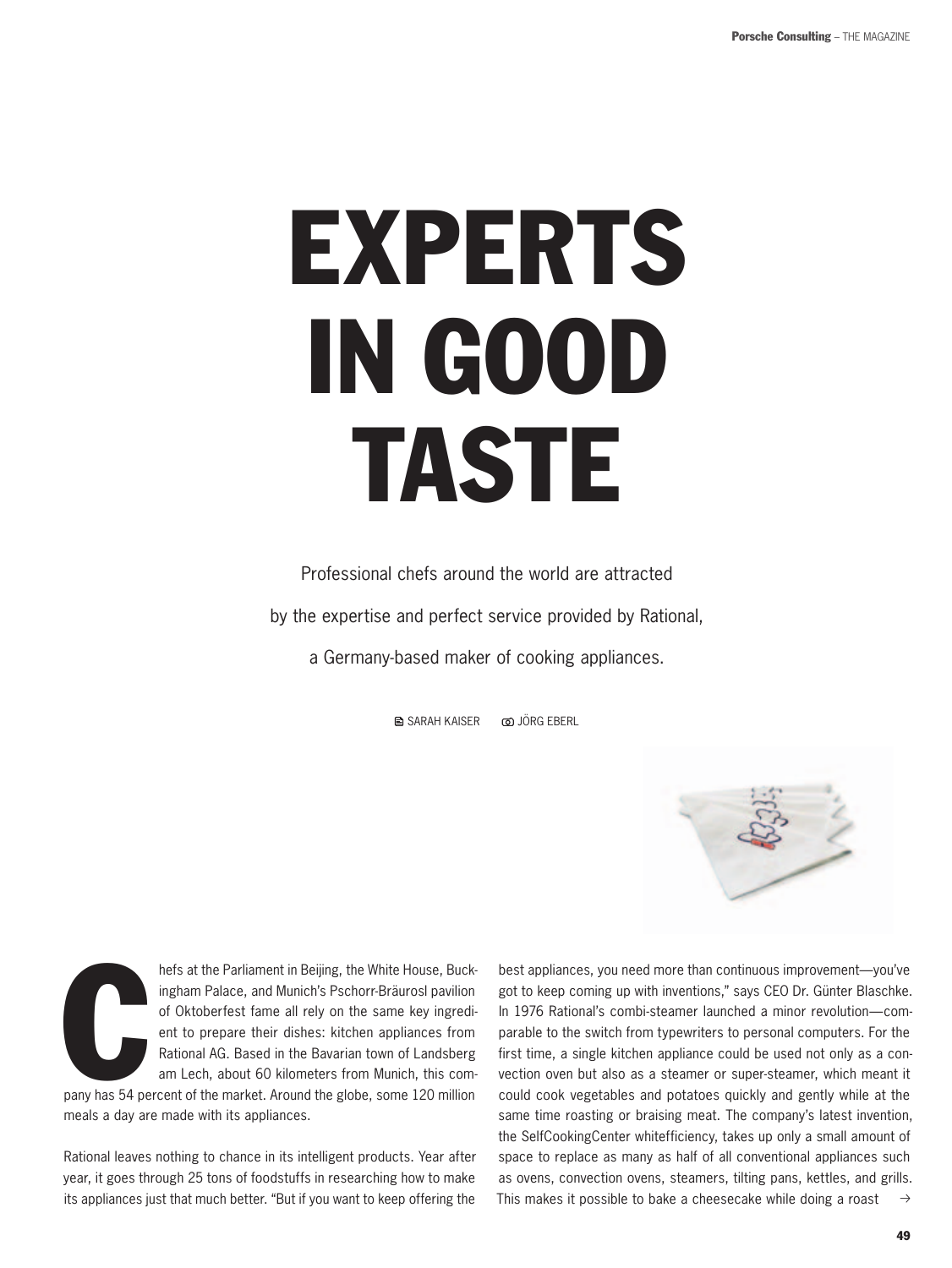

CEO Dr. Günter Blaschke (left) and Chief Technical Officer Peter Wiedemann with the SelfCookingCenter at the company cafeteria. "If you want to make the best appliances, you've got to keep coming up with new inventions," they say.

with crackling at the same time. Moreover, depending on the language selected in the navigation system, it suggests suitable ways to prepare food for the respective country.

Innovations such as these require a profound degree of specialist knowledge—which is why Rational employs around 300 chefs on its 1,400-member team. "We have to know our customers' processes and also the challenges they face in order to generate the greatest possible benefit for them," says Blaschke. And that can only be done by focusing exclusively on the target group, namely, professional kitchens around the world. "Our approach is creating a knock-on effect instead of pressure," observes Blaschke. The company's focus and specialization not only increase its innovative power, but also prevent costly levels of complexity. "While other companies put in a lot of effort trying to keep growing levels of product complexity under control, we don't let it arise in the first place," he says.

The processes at Rational are excellent, enabling deliveries on a buildto-order basis. "If a customer orders an appliance by 10 a.m. today, he'll get the product made to his specifications tomorrow," says Peter Wiedemann, Rational's chief technical officer. Rational has always en-

couraged an entrepreneurial mindset in its employees, which is why its processes are holistic instead of divided by task. "If you take an order, you assemble the entire appliance up to the point of packaging. That ensures not only the greatest flexibility and the lowest inventory levels, but also promotes a sense of responsibility and goal orientation among our employees," explains Wiedemann. The company's management philosophy helps a lot. Hierarchies have long since been flattened, and Rational's managers are viewed more as gardeners who create space and trust, act consistently, concentrate on essentials, and serve their staff members.

Another important element in Rational's success is that all after-sale services are provided free of charge. That includes instruction on how to operate appliances in customers' own kitchens, as well as a roundthe-clock "ChefLine" for questions and a "GarenLive" training program whose experienced chefs show customers the most efficient ways of using their appliances to meet their needs. Whether at top-end restaurants or snack and pastry shops, these training programs focus on participants' individual situations and allow a direct exchange of ideas a good example of how Rational practices and reinforces its personal contact with customers.  $\leftarrow$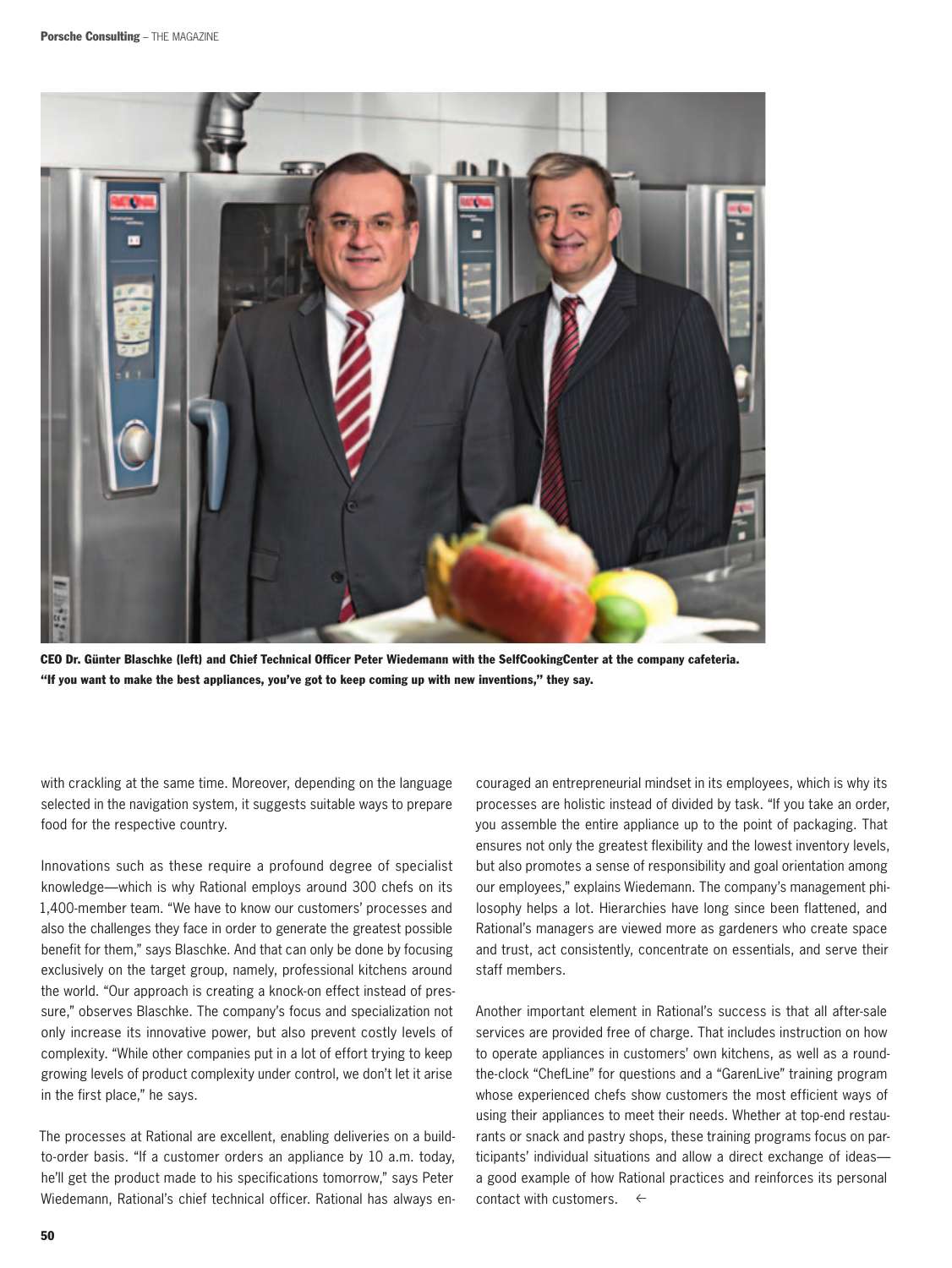

Top left: All Rational customers receive a comprehensive introduction to their new appliances from professional chefs. Top right: Rational's TPEM system—the traffic light in the production area shows the machine's status. Below: Entrepreneurial ideas are put into action here—if you receive an order, you assemble the entire product right up to packaging.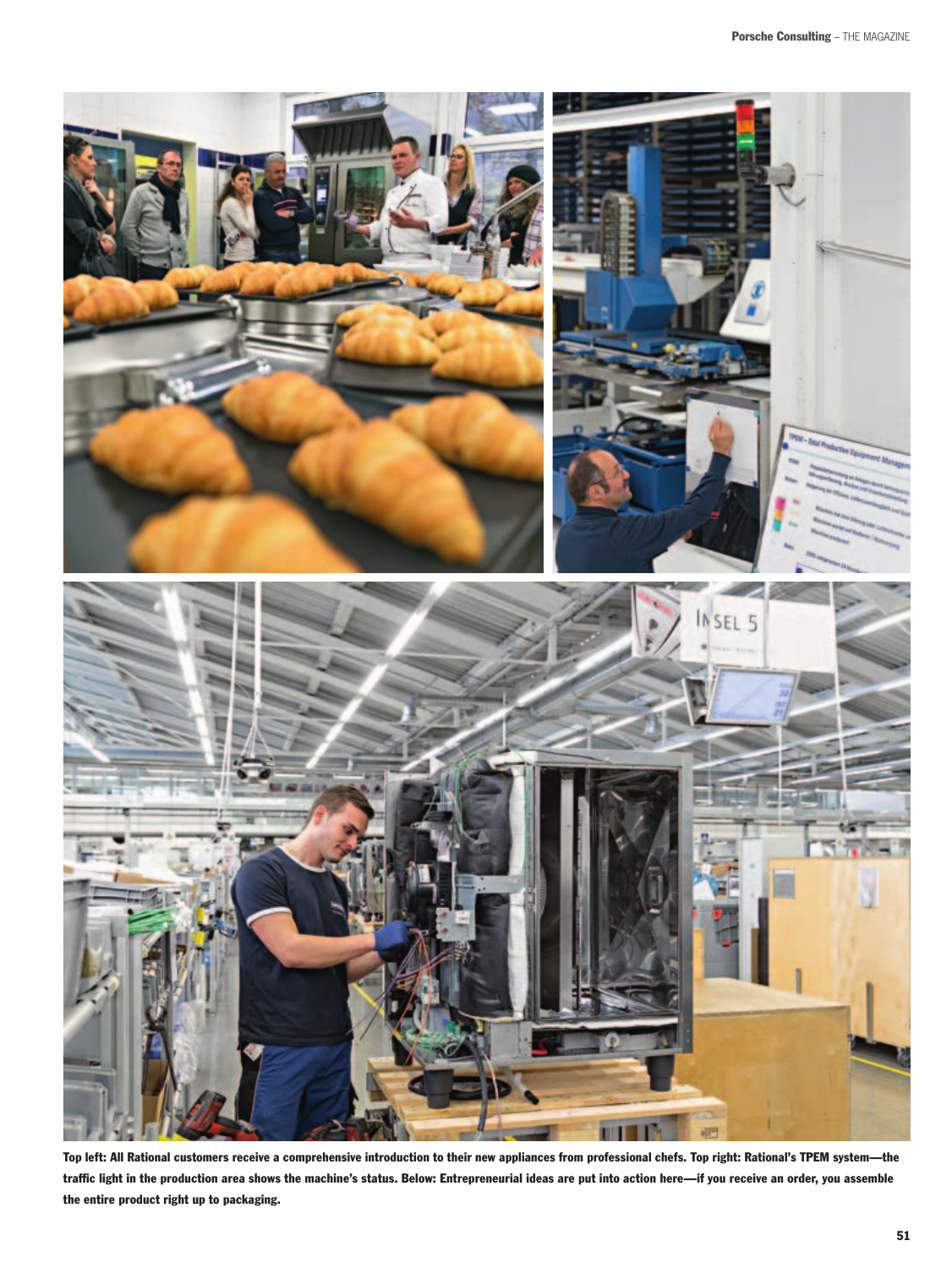### Lean Development

# En e r g y Fr ee d FOR INNOVATION

*Factory of the Year, Best Innovator, Best of Market—the list of awards that the Rational kitchen appliance maker has won over past years could go on and on. Porsche Consulting has helped Rational to make its development process even more efficient and to enhance its innovative power.* 

Rational's chief technical officer, Peter Wiedemann, gets straight to the point: "We used to have trouble meeting our cost and scheduling targets. That's why we decided to restructure the organization and processes."

Rational had always relied on development planning with defined milestones for all of its new products, but there were periods when it realized that some of the tasks leading up to a given milestone had not been sufficiently addressed. Problems had been covered up, and only became transparent at the subsequent milestone. The company's new product engineering process (PEP), which Porsche Consulting helped to customize specifically for Rational, now relies on a "PEP map" with multiple detailed interim checkpoints between milestones. "This approach improves our monitoring between milestones," says Wiedemann. "If they run into difficulties, employees can raise the urgency level earlier on in order to acquire more resources or make adjustments elsewhere—instead of waiting until the milestone is reached." The urgency level is signaled via a traffic light system. This increases transparency and also "gives managers a better feeling and greater assurance."

Another key factor in improving the development process was to decouple basic development work more strongly from the development work done on series production. "We only enter series production these days when each operation has been tested and secured. And ideas that have little promise of success are quickly filtered out," says Wiedemann. Darius Khodawandi, Principal at

Porsche Consulting, adds that "for every new product a business case is calculated beforehand in order to evaluate customer benefit, market potential, and costs. These cases are analyzed and discussed across hierarchies and departmental lines. Many companies have forgotten how to do this, because they view new products as the responsibility of just the marketing or the research people." By using this approach, Rational has become considerably faster in its series production development, and also more precise in its basic development work.

More energy has been freed for new inventions, too. "The lean production process has helped to enhance our innovative power," says Wiedemann, "because we can now concentrate more on new inventions." Moreover, the strategy calls for developers to guide the process of generating their new products from start to finish. "This approach enables individual researchers to function at a higher level, because it allows them to concentrate on a single product," says Khodawandi. And finally, it encourages everyone's entrepreneurial outlook—a key component in Rational's corporate philosophy.

Rational has already celebrated its first success. "Our new VarioCooking Center 112+ tabletop appliance is the first to be developed exactly within the defined time, quality, and cost framework," reports Wiedemann.